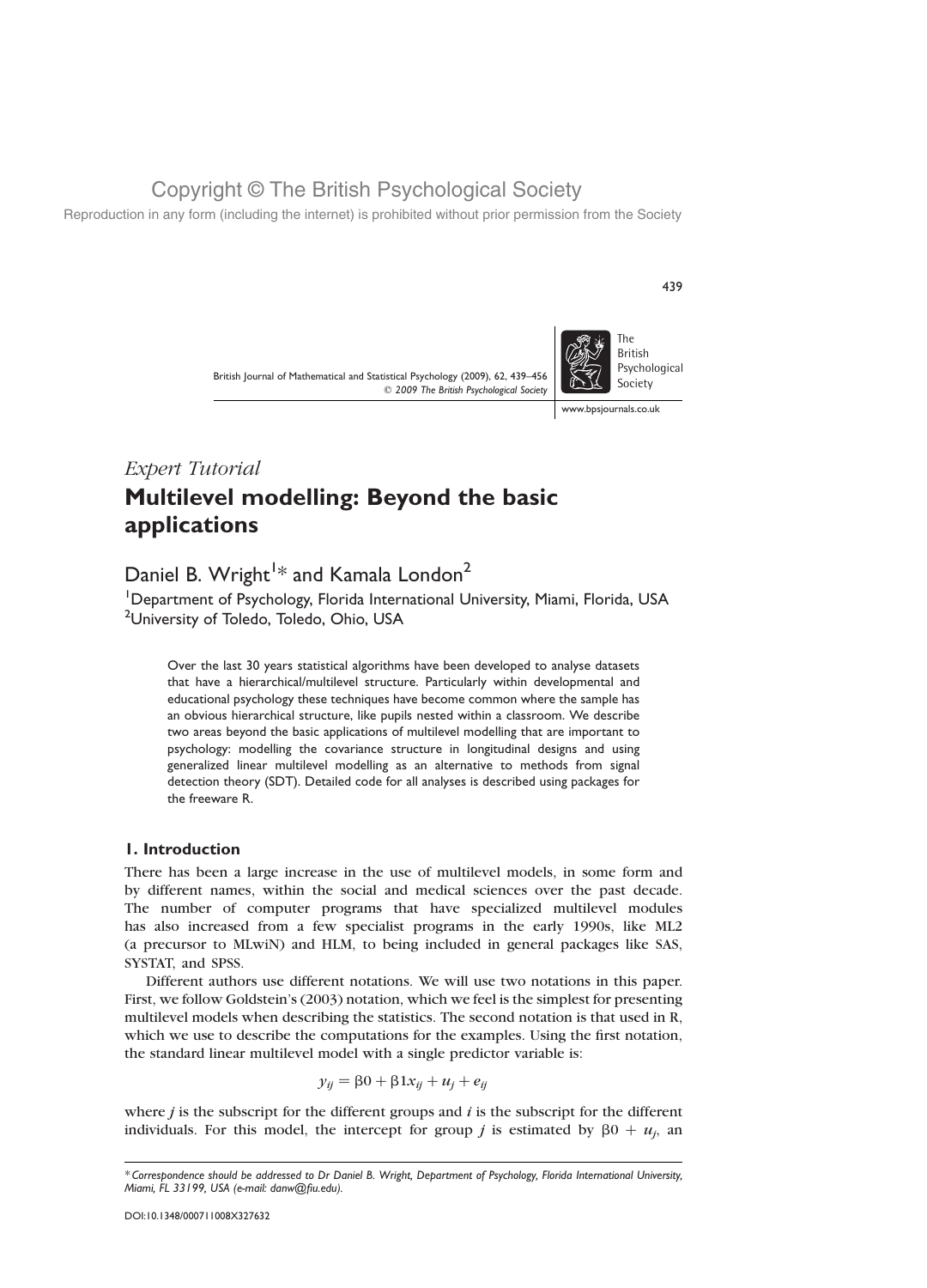Reproduction in any form (including the internet) is prohibited without prior permission from the Society

### 440 Daniel B. Wright and Kamala London

estimate of the population intercept  $(\beta 0)$  and variation around it for the individual groups  $(u_i)$ . The  $e_{ii}$  are the individual level residuals. In this equation all the groups are assumed to have the same slope  $\beta$ 1. It is usually assumed that the  $u_i$  and the  $e_{ii}$ are normally distributed around 0 with unknown standard deviations,  $\sigma_u$  and  $\sigma_e$ . The equal slope assumption can be relaxed by letting the  $\beta$ 1 vary such that  $\beta_1 = \beta_1 + u_1$ , where  $u_1$  is a random variable usually also assumed to be normally distributed. Similarly heteroscedasticity as a function of  $x_{ij}$  in the level-1 residuals can be modelled by including additional level 1 random variation that is function of  $x_{ij}$ (for example,  $x_{ii'}e1_{ii}$ ). Different assumptions can be made and tested for correlations among the variables. More predictor variables can be added for multiple multilevel regressions, and if  $x_{ij}$  is replaced with a series of dummy variables, then multilevel ANOVAs can be analysed. These, in a sense, are the standard multilevel models and there are several introductions to these for psychologists (e.g. Hoffman & Rovine, 2007; Wright, 1998).

The purpose of this paper is to go beyond the basic multi-level model and to describe some of the techniques that can be particularly beneficial for psychologists. This paper is written for psychologists with good quantitative skills and not for statisticians. Where there is some statistical debate about, for example, different algorithms, we direct readers to where they can read more about the debate. More detailed reviews, in ascending order of the statistical knowledge they assume, are: Kreft and de Leeuw (1998); Hox (2002); Singer and Willett (2009); Bryk and Raudenbush (2002); Pinhiero and Bates (2000); and Goldstein (2003). We take the view that most quantitative psychologists are more interested in how to run a particular model, than specifics about the algorithms. Because of this we focus more on computer implementation than mathematics.

Each multi-level package has a different interface and different capabilities; therefore the choice of which to use is important. To make this paper useable by the largest audience we chose to present these models using the freeware R (R Development Core Team, 2008), which can be downloaded from the web (see Appendix). While general packages like SAS, SPSS, S-Plus, and SYSTAT are widely available to most academics, they are expensive without a site licence. Other packages like aML, MIXOR (which is now superseded by the commercial SuperMix), and WinBUGS are free, but are more specialized than R so are less useful for other analyses. MLwiN (Rasbash, Steele, Browne, & Prosser, 2005) was another contender both because it is in our opinion the state-of-the-art multi-level package and also that it is currently free for UK users (http://www.cmm.bristol.ac.uk/MLwiN/ordering/ ac-uk.shtml). However, given the international readership of this journal we opted for R. Crawley (2005, 2007) has written an introduction to R that is suitable for the same audience as this paper and a detailed manual. For more advanced coverage see Chambers (2008) and for an introductory book see Venables, Smith, and the R Development Core Team (2008). In ascending order of statistical knowledge assumed, Wright and London (2009), Faraway (2004, 2006), and Fox (2002) provide tutorials on running regressions using R. There are different packages for R that estimate multi-level models. We will use nlme (Pinheiro & Bates, 2000; Pinheiro, Bates, DebRoy, & Sarkar, 2008) and lme4 (Bates, 2007). These two packages have similar syntax and can do similar things. nlme has in-built correlation structures which makes it better suited for our first example and lme4 allows generalized linear models (GLM) which makes it better suited for our second example.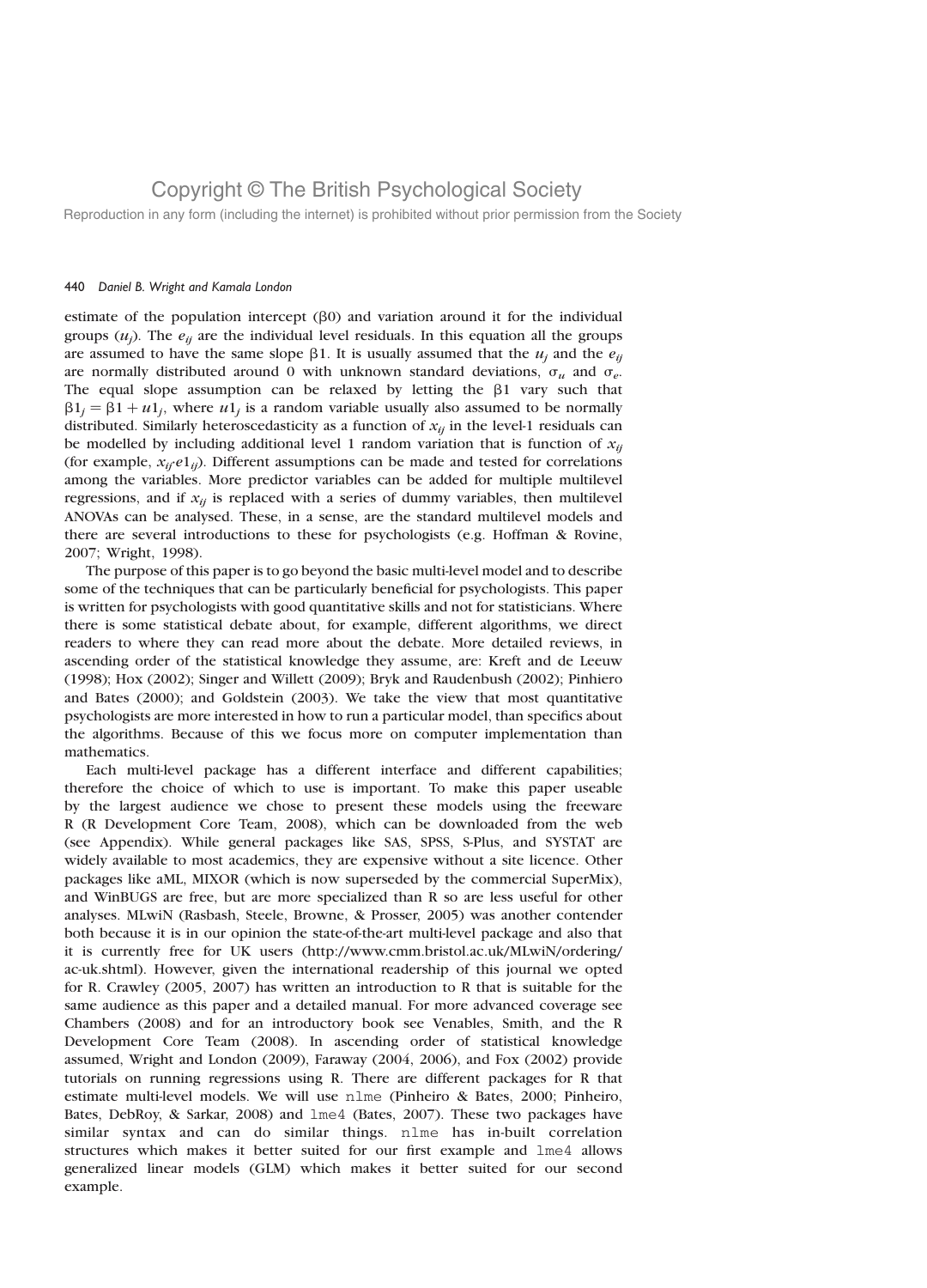Reproduction in any form (including the internet) is prohibited without prior permission from the Society

#### Multilevel modelling 441

We use courier for R functions, objects, and output in the text. We assume that readers have R (2.6 or higher). To download R go to http://cran.r-project.org/ and following the instructions.  $n \text{1me}$ and lme4 can be installed and loaded from within R by:

install.packages(c("lme4","nlme")), library(lme4), and library(nlme). Some knowledge of R is assumed (Venables et al., 2008). All of the code for running the analyses is on this paper's website (http://www.sussex.ac.uk/Users/danw/MLM.htm). The example data are part of the sdtalt package (Wright, Horry, & Skagerberg, in press) which can be installed and loaded in the same way.

This is a pedagogical piece. This is why R code and output are included in the text. No new statistical procedures are described. We look at two situations, common in psychology, and show how extensions of the standard multi-level model presented above can be used to analyse the data. These are longitudinal designs and using multilevel logistic regression as an alternative to methods from SDT.

### 1. Example #1 – Longitudinal designs: Child birth

```
To download data:
ayers <- read.table("http://www.sussex.ac.uk//Users//danw//MLM//
ayers.dat")
or
install.packages("sdtalt")
library(sdtalt)
then
attach(ayers)
```
Ayers' (1999) longitudinal study of women's mental health during and after pregnancy is used to illustrate examining possible variance–covariance structures. There were four time points (during pregnancy, 1 week, 6 weeks, and 6 months after birth) and 287 women in total. We will look at their anxiety scores, which range from 0 to 21, at these four time points: anx1; anx2; anx3; and anx4. Here are the values for the first few cases (the dep (depression) variables are not considered here):

ayers[1:3,]

| partno dep1 dep2 dep3 dep4 anx1 anx2 anx3 anx4 |  |  |  |  |
|------------------------------------------------|--|--|--|--|
| 1 67 0 0 0 0 3 2 1 2                           |  |  |  |  |
| $2$ 22 0 0 NA NA 2 0 NA NA                     |  |  |  |  |
| 3 40 0 0 0 0 6 5 6 2                           |  |  |  |  |

Some of the values are missing and are labelled NA in the data file (e.g. participant #22 for the 3rd and 4th sessions). There are a variety of different methods for dealing with missing values (Little & Rubin, 2002), often estimating some value for each missing value. These can be computationally cumbersome with traditional within-subject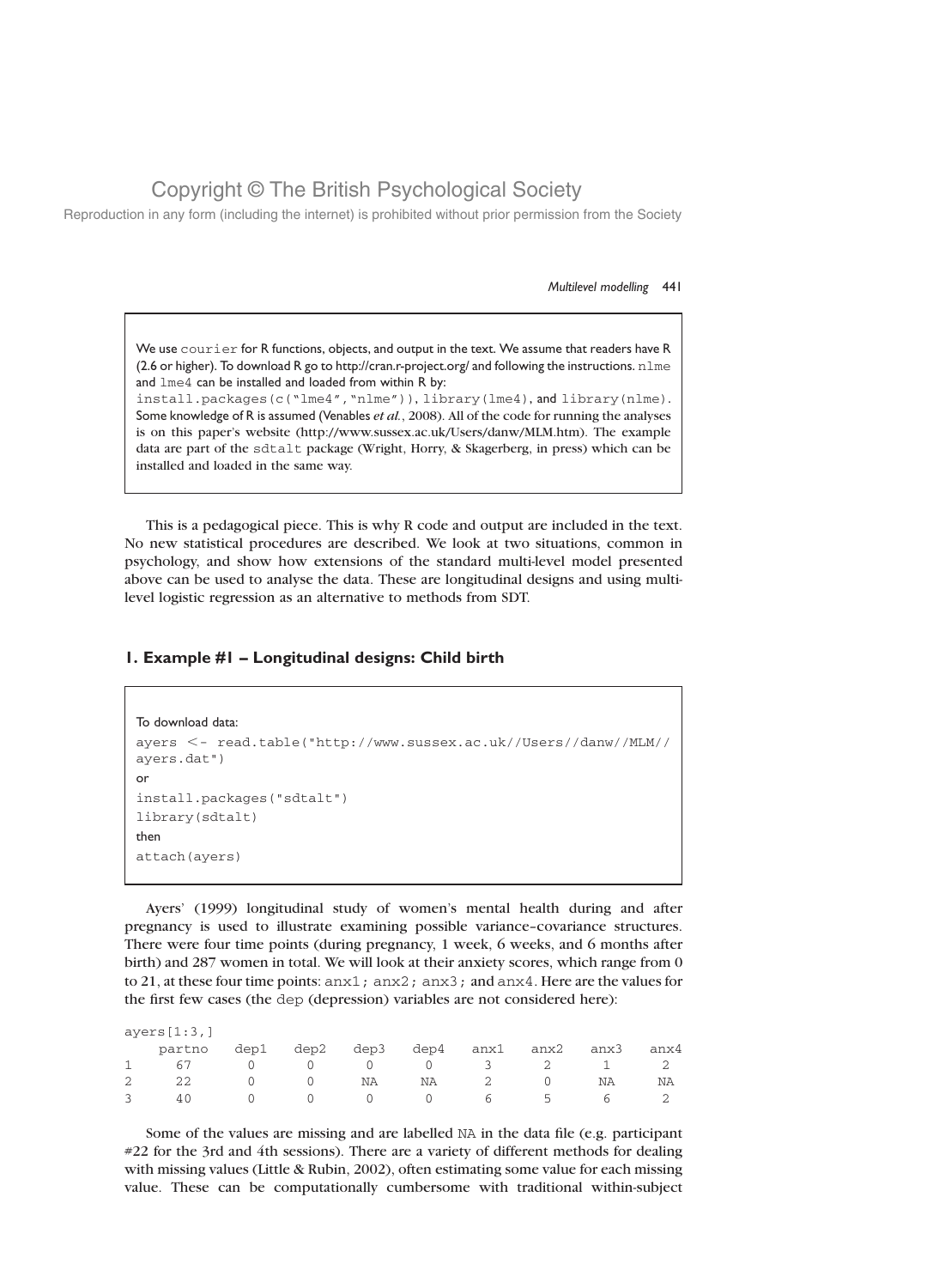Reproduction in any form (including the internet) is prohibited without prior permission from the Society

### 442 Daniel B. Wright and Kamala London

approaches to data analysis. Because of this, in the past researchers would go to great lengths to include all participants at each testing phase, make sure that the testing phases were all at the same time, and often would throw out participants with incomplete data. The multi-level approach solves some of these computational difficulties because the individual measurements are treated as randomly sampled elements nested within the individual and a variable for time can be used in the models. Conceptual difficulties still remain with the multi-level approach if the missing values are not missing at random, but the computational means for including incomplete cases are addressed.

The data were positively skewed for each anxiety variable (0.66, 0.90, 1.10, and 0.91, for anx1 to anx4). The models in this example assume that the residuals are normally distributed. While having normally distributed response variables does not imply that the residuals will be normally distributed (nor vice versa), it was the case here and therefore we transformed the variables. Several transformations were tried and the therefore we transformed the variables. Several transformations were tried<br>square root of the variable plus .5 was used. Let  $\arctan z = \sqrt{\arctan z + .5}$  or in R:

 $anx1 < -sqrt(anx1 + .5)$ ;  $anx2 < -sqrt(anx2 + .5)$ anx $3 < -$  sqrt(anx $3 + .5$ ); anx $4 < -$  sqrt(anx $4 + .5$ )

The new skewness values are:  $-0.12$ , 0.17, 0.23, and 0.10.

The numbers of women completing each wave were 251, 244, 219, and 201, and the means at these times were: 2.59; 2.19; 2.09; and 2.14, respectively. Complete data are available for only 177 of the 287 women. As mentioned above, with the traditional approach missing values must be dealt with. The two simplest approaches for dealing with missing data are: exclude incomplete cases and calculate measures for all pairs with data. The next step in analysing these data should be to look at the relationships between pairs of these variables, both graphically and numerically. Figure 1 shows the scatterplots, the histograms, and in the upper triangle the correlations and their 95% confidence intervals. The code for Figure 1 follows the example for pairs on the R help facility. From Figure 1, it is clear that the anxiety scores are all positively related.

Table 1 shows the correlations between data at the four time points in the lower triangle, the covariances in the upper triangle, and the variances along the diagonal. The left side of the table shows the values only for participants with complete data and the right side for all pairwise complete. The relationship between covariances, correlations, and variances is simple and is important for understanding R output. The covariance between variables x and y is:  $cov_{xy} = sd_x sd_ycor_{xy}$ . In R the correlation and covariance tables can be combined into a single table, like Table 1, with:

```
anxvars \lt - cbind(anx1, anx2, anx3, anx4)
coranx < - cor(anxvars,use = "complete.obs")covan x < -cov(an x) = "complete.obs")
cmat1 < - upper.tri(covanx,diag = T)*covanx + lower.tri(coranx)*coranx
coranx2 < - cor(anxvars,use = "pairwise.compile.obs")covanz2 < -cov(</math>anxvars,use = "pairwise.compile.e.obs")cmat2 < - upper.tri(covanx2,diag = T)*covanx2 + lower.tri
 (coranx2)*coranx2
print(cbind(cmat1, cmat2), digits = 2)
```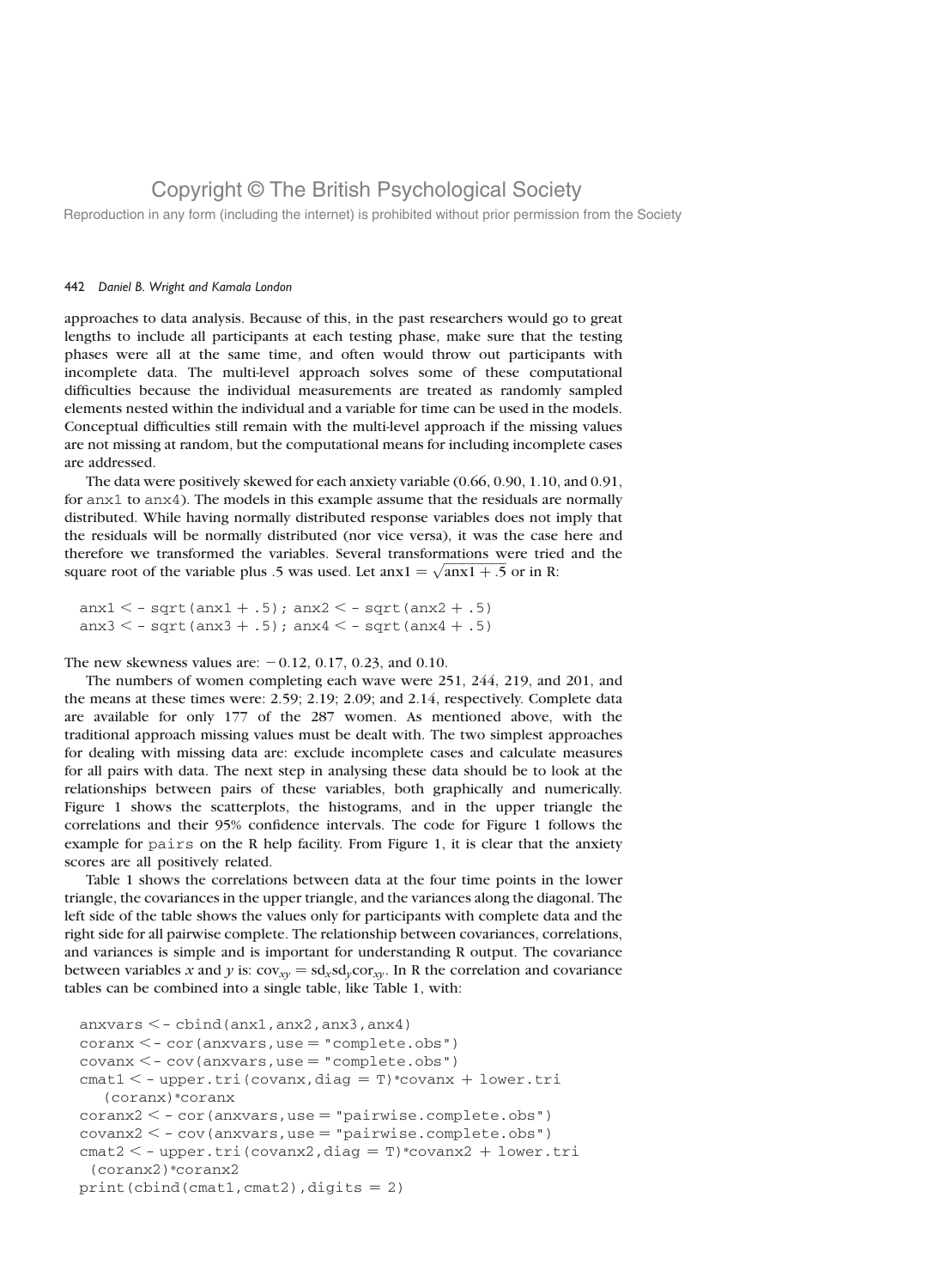Reproduction in any form (including the internet) is prohibited without prior permission from the Society



Multilevel modelling 443

Figure 1. Scatterplots (lower triangle), histograms (diagonal), and correlations (upper triangle) for Ayers' (1999) data. All pairwise complete data are included.

There are a few things to note from Table 1. First, the correlations are all substantial and positive. Second, the correlations tend to be slightly higher when the variables are nearer in time (for the pairwise complete data: .47; .54; .61, for one step away compared with .45; .49, for two steps away; and .43 for three steps away). In many correlation matrices these differences are more pronounced, but it is still worth examining if this pattern should be taken into account here.

Table 1. The correlations (lower triangle), variances (diagonal), and covariance (upper triangle) for the four waves of data for anxiety from Ayers (1999)

|                  |      |      | Excludes incomplete |                  | All pairwise data included |      |      |                  |
|------------------|------|------|---------------------|------------------|----------------------------|------|------|------------------|
|                  | anxl | anx2 | anx3                | anx <sub>4</sub> | anxl                       | anx2 | anx3 | anx <sub>4</sub> |
| anxl             | .87  | .41  | .35                 | .37              | .87                        | .42  | .38  | .36              |
| anx2             | .46  | .91  | .48                 | .4۱              | .47                        | .94  | .49  | .43              |
| anx3             | .43  | .57  | .76                 | .47              | .45                        | .54  | .87  | .50              |
| anx <sub>4</sub> | .44  | .48  | .60                 | .83              | .43                        | .49  | ا 6. | .86              |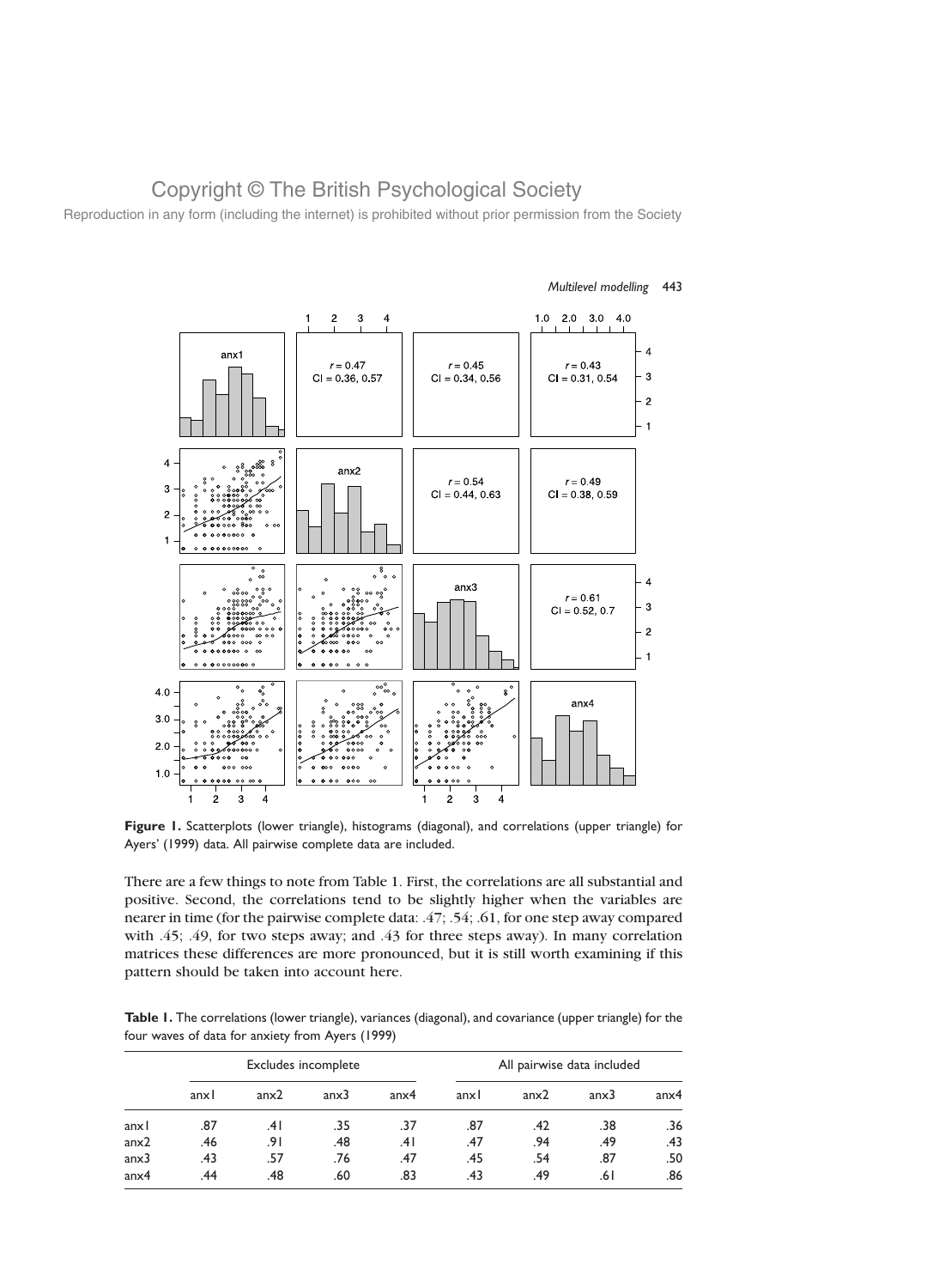Reproduction in any form (including the internet) is prohibited without prior permission from the Society

### 444 Daniel B. Wright and Kamala London

Although this is not a multi-level dataset per se, researchers now often conceptualize repeated measures data as multi-level, and use multi-level algorithms to circumvent some of the problems of the standard repeated measures ANOVA (Singer & Willett, 2003). The first step is restructuring the dataset so that there is a single response variable, anx, a session variable called session, and a participant number (called partno2).

```
anx \lt - c(anx1, anx2, anx3, anx4)
session \leq - rep(1:4, each = length(anx1))
partno2 < - rep(partno, 4)
```
The missing values were also removed. In R this is done by:

```
detach(ayers)
ayers < - na.omit(data.frame(partno2,session,anx))
rm(partno2); rm(session); rm(anx)
attach(ayers)
```
Here are the first few lines for these data:

ayers[1:3,]

|   | partno2 | session | anx      |
|---|---------|---------|----------|
|   | 67      |         | 1.870829 |
| 2 | 22      |         | 1.581139 |
| 3 | 4 N     |         | 2.549510 |

There are other ways to restructure the data. In some packages when creating a new multi-level structure the original variables would no longer be active. Here they are, so anx1 still exists. This is why partno2 was used rather than partno, and why the remove function (rm) was used to clean-up the working environment (other variables could also be removed). Most R statistics functions allow for the inclusion or exclusion of missing values, but here all NAs were removed with the na. omit function. The new data file ayers has 915 lines for the 915 anxiety measurements  $(i.e. 251 + 244 + 219 + 201).$ 

The main substantive question in Ayers (1999) was about differences in anxiety at the different points in time and how these relate to other factors. Here we concentrate on finding a good correlation structure. Sometimes researchers are specifically interested in the correlations among variables, but an obvious question is whether choosing a good correlation structure makes a difference for estimating the fixed effects. The short answer is that it usually does not greatly affect the estimates of the fixed effects, but it often affects the precision of these estimates. Therefore, it is important to explore if confidence intervals or  $p$  values are to be reported.

gls – generalized least squares from nlme library (Pinheiro & Bates, 2000) gls(respvar  $\sim$  covariates, weight = variance function,  $correlation = correlation structure)$ Example variance and correlation functions (also available for  $1me$ ): varIdent(form =  $\sim 1$  | repeated measure)  $corAR1(form = ~ 1 | level)$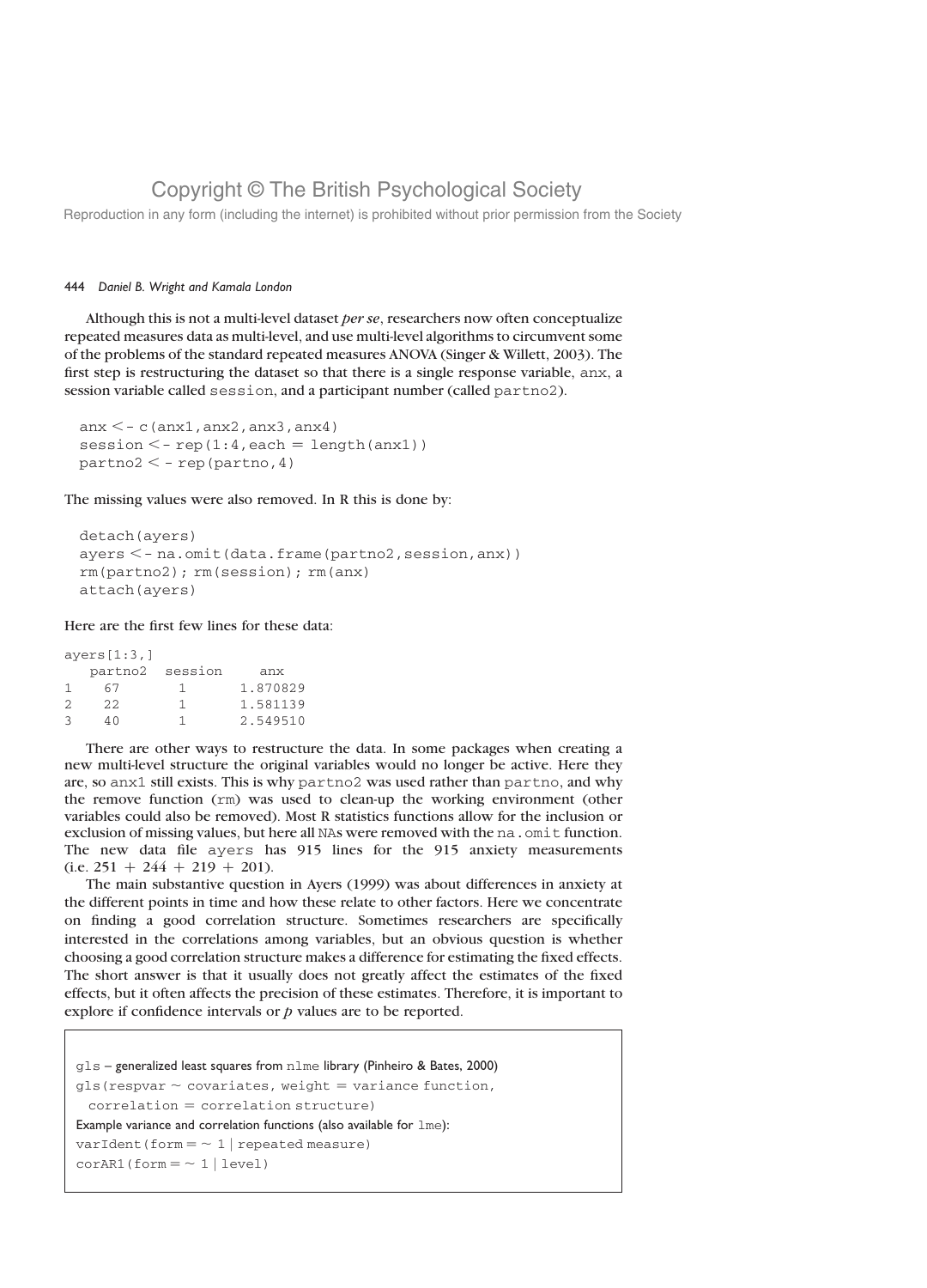Reproduction in any form (including the internet) is prohibited without prior permission from the Society

#### Multilevel modelling 445

It is necessary to examine both the variances of the individual measures and the correlations among the measures. We will use the gls function from nlme (Pinheiro & Bates, 2000; Pinheiro et al., 2008), and when using this function these two facets (variances and correlations) are considered separately using the weight and the correlation options. The nlme package has several built-in variance and correlation structures. For the variance terms, they can all be equal (assume homogeneity), all be different with no particular relationships among them (unstructured heterogeneity), be a function of the time series (e.g. variances closer in time more similar), or be a function of other variables (e.g. variances a function of predicted values).

Similarly, the variables can be assumed to be uncorrelated as in a between-subjects design, have equal correlations, all have different correlations without any particular pattern, or a variety of correlation structures. Most of the structures in which psychologists would be interested come with nlme, but the user can construct their own (Pinheiro et al., 2008). The most common pattern for longitudinal studies is first order autoregressive (AR1) where the correlations steadily decrease with distance from the main diagonal. Table 2 shows the patterns of standard deviations and correlations for some of these models (assumed covariances can be calculated using  $cov_{xy} = sd_x sd_ycor_{xy}$ .

The default contrasts for an ordered variable (session) are polynomials (linear, quadratic, etc.) and these will be used for the fixed part of the model. The default estimation procedure for these models is restricted maximum likelihood (REML) and this will be used for this example. The main alternative is maximum likelihood (set method  $=$  "ML"). Here is the code for these 10 models. The model,  $\text{mi}$ , corresponds to the ith row and jth column of Table 2. The only difference between the first five and the last five models is the standard deviations are allowed to differ in the later models.

```
m11 < -g1s(anx \sim as.ordered(session))
m12 < -g1s (anx \sim as.ordered(session),
    correlation = corCompSymm(form = ~ 1 | partno2))
m13 < -g1s (anx \sim as.ordered(session),
    correlation = corAR1(form = ~ 1 | partno2))
m14 < -q1s (anx \sim as.ordered(session),
    correlation = corARMA(form = \sim 1 |partno2, p = 3, q = 0))
m15 < -g1s (anx \sim as.ordered(session),
    correlation = corSymm(form = \sim 1 |partno2))
m21 < -q1s (anx \sim as.ordered(session),
    weights = varIdent(form = \sim 1| session))
m22 < -g1s (anx \sim as.ordered(session),
    weights = varIdent(form = \sim 1| session),
    correlation = corCompSymm(form = ~ 1 | partno2))m23 < -g1s (anx \sim as.ordered(session),
    weights = varIdent(form = \sim 1| session),
    correlation = \text{corr}AR1(form = \sim 1 |partno2))
m24 < -g1s (anx \sim as.ordered(session),
    weights = varIdent(form = \sim 1| session),
    correlation = corARMA(form = \sim 1 |partno2, p = 3, q = 0))
m25 < -g1s (anx \sim as.ordered(session),
    weights = varIdent(form = \sim 1| session),
    correlation = corSymm(form = \sim 1 |partno2))
```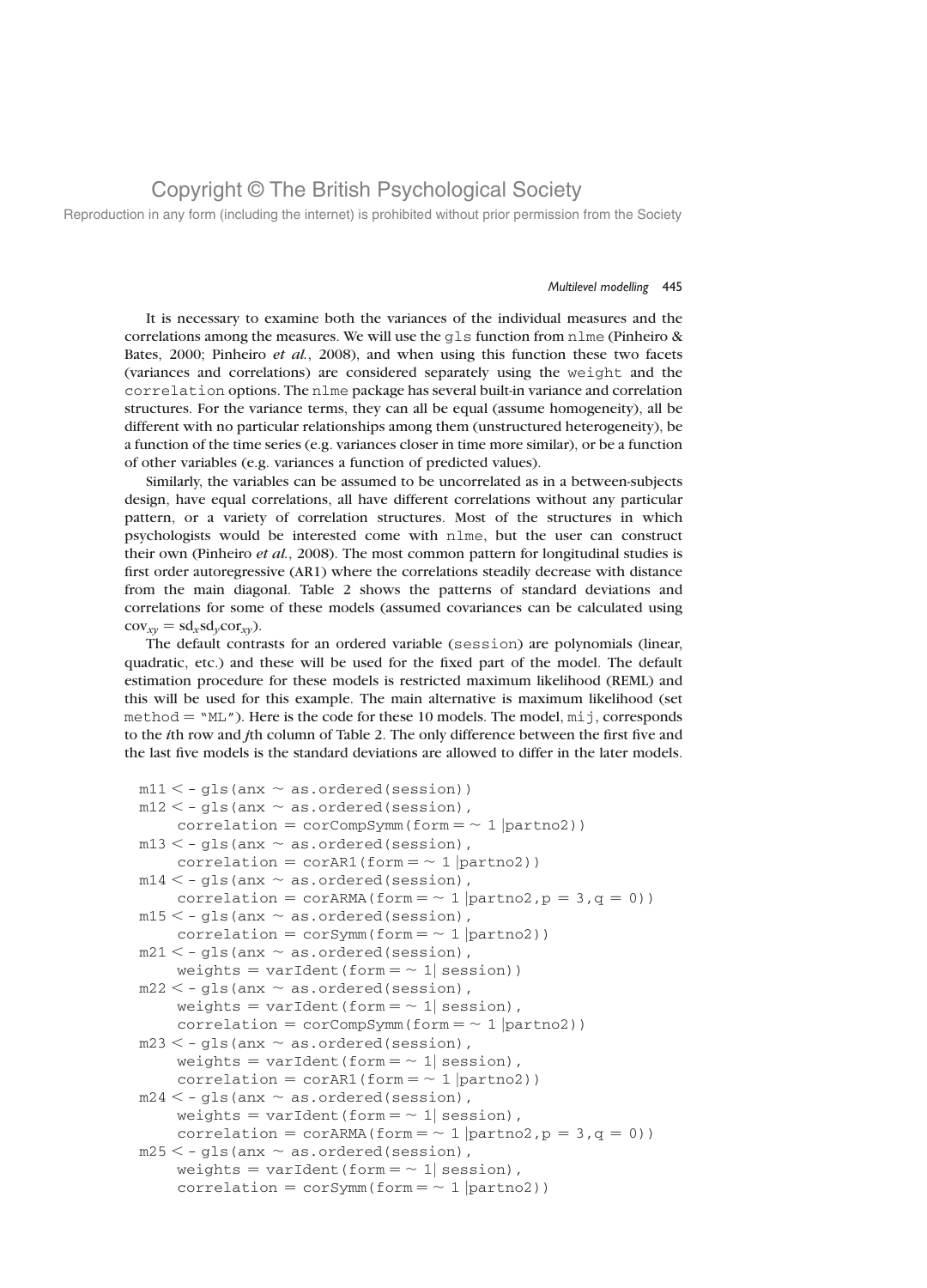|                                              |                                                           |                                                                  | Table 2. Some possible variance and correlation structures for Ayers (1999) for the anxiety measures across the four time points |                                                                  |                                                                                                   |
|----------------------------------------------|-----------------------------------------------------------|------------------------------------------------------------------|----------------------------------------------------------------------------------------------------------------------------------|------------------------------------------------------------------|---------------------------------------------------------------------------------------------------|
|                                              | (between-subjects)<br>Uncorrelated                        | (within-subject)<br>Uncorrelated                                 | Autoregressive<br>(ARI)                                                                                                          | AR3 (see also Toeplitz)<br>Autoregressive 3                      | Unstructured                                                                                      |
| Homogeneous $\sigma_i = \sigma_j$            | $\circ$<br>b<br>$\circ$                                   | Ь<br>ь<br>$\Omega$<br>ь<br>≏                                     | $\circ$<br>ь<br>ppp pp<br>ь<br>ρp<br>5                                                                                           | $\circ$<br>ь<br>d<br>Z<br>ь<br><u>უ</u><br>δ<br>ь<br>ᅙ           | $\circ$<br>೬<br>ь<br>$\overline{p}$<br>ಌ<br>ь<br>p4<br>S<br>$\ddot{\phantom{0}}$<br>$\bar{\circ}$ |
| $df$ (fixed + random)<br>AIC, BIC<br>$-2$ LL | 2,504.86, 2,528.937<br>$df = 4 +$<br>,247.43              | 2,266.17, 2,295.06<br>$df = 4 + 2$<br>,127.09<br>$\overline{6}$  | 2,294.73, 2,323.62<br>$df = 4 + 2$<br>, 141.37<br>$\overline{6}$                                                                 | 2,265.84, 2,304.35<br>$df = 4 + 4$<br>, 124.92<br>$\overline{6}$ | 2,265.86, 2,318.82<br>$df = 4 + 7$<br>1,121.93<br>$\overline{6}$                                  |
| Heterogeneous $\sigma_i \neq \sigma_j$       | $\mathcal{L}$<br>$\circ$<br>$\sigma$<br>$\overline{6}$    | $\rho$ o4<br>$\mathcal{C}$<br>$\sigma$<br>≏<br>$\circ$<br>Q<br>Q | $\mathcal{L}$<br>$\sigma$<br>$\epsilon$<br>$\mathcal{E}_{\mathcal{D}}$<br>ppp<br>β<br>Q                                          | p2 p1 q4<br>$p2 p1 \sigma3$<br>$p1 \sigma2$<br>p3                | $p5 p6 \sigma4$<br>$\sigma$ 3<br>p3<br>$p1 \sigma2$<br>$\overline{f}$<br>$\sim$                   |
| $df$ (fixed + random)<br>AIC, BIC<br>$-21$   | 2,510.23, 2,548.75<br>$df = 4 + 4$<br>,247.12             | 2,271.06, 2,314.40<br>$df = 4 + 5$<br>,126.53                    | 2,298.41, 2,341.75<br>$df = 4 + 5$<br>1,140.21                                                                                   | 2,270.27, 2,323.23<br>$df = 4 + 7$<br>, 124.14                   | 2,271.21, 2,338.62<br>$df = 4 + 10$<br>, 121.61                                                   |
|                                              | Note. The lowest AIC and BIC are in italic and underlined |                                                                  |                                                                                                                                  |                                                                  |                                                                                                   |

Daniel B. Wright and Kamala London

Other models were tested and are discussed on the web page. Calculating the values for  $\rho$  and s for these matrices is somewhat cumbersome. Methods are shown on the web page for doing this.

# Copyright © The British Psychological Society Reproduction in any form (including the internet) is prohibited without prior permission from the Society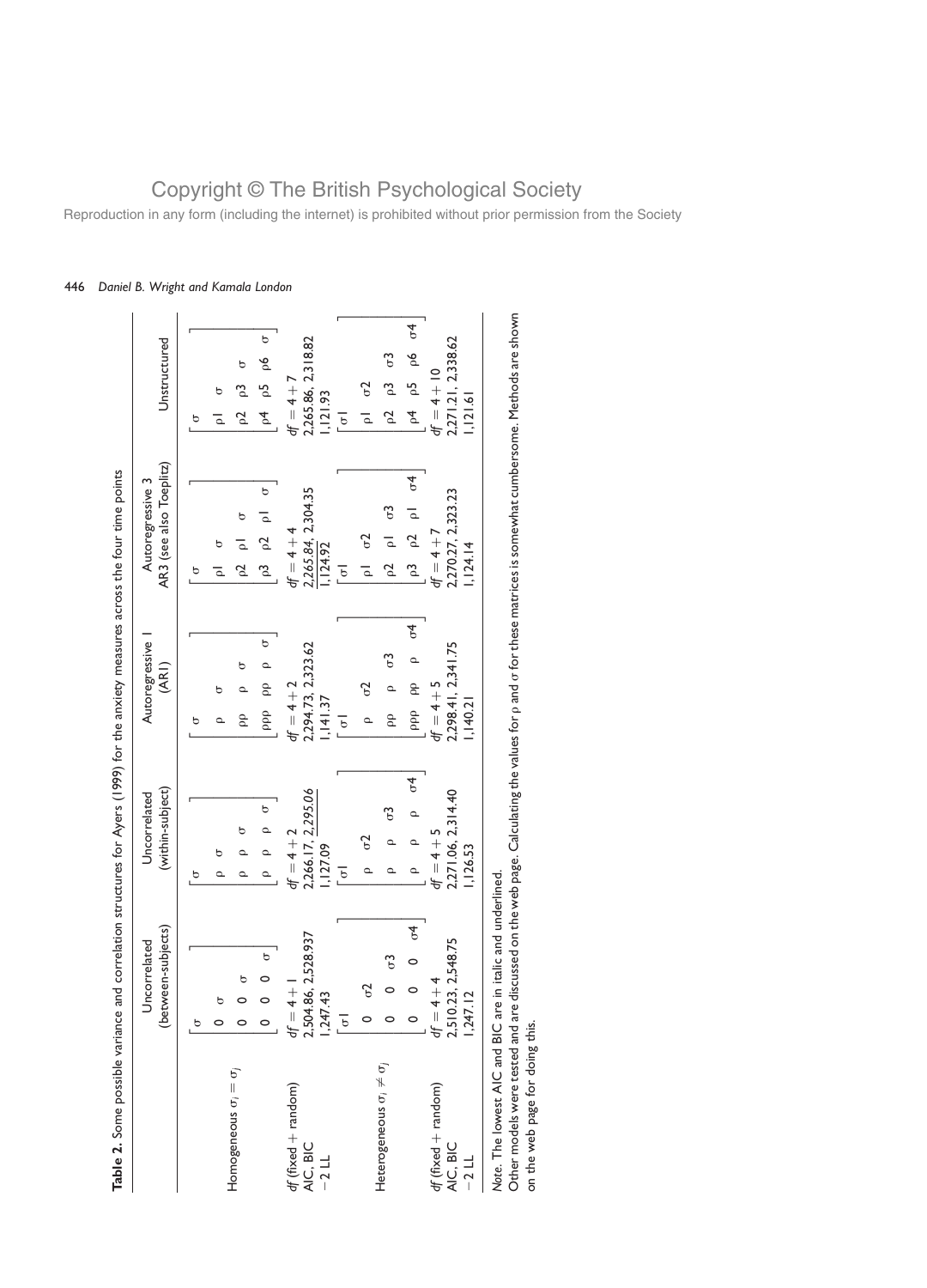Reproduction in any form (including the internet) is prohibited without prior permission from the Society

#### Multilevel modelling 447

These models can be compared with the anova function:

| anova $(m11, m12, m13, m14, m15, m21, m22, m23, m24, m25)$ |  |   |                  |                   |                                                                                    |  |                       |         |
|------------------------------------------------------------|--|---|------------------|-------------------|------------------------------------------------------------------------------------|--|-----------------------|---------|
|                                                            |  |   | Model df AIC BIC |                   | loqLik Test                                                                        |  | L.Ratio               | p-value |
| m11 1                                                      |  |   |                  |                   | $5$ 2504.864 2528.937 - 1247.432                                                   |  |                       |         |
| m12 2                                                      |  | 6 |                  |                   | $2266.170$ 2295.057 -1127.085 1 vs 2 240.69381 $\leq$ .0001                        |  |                       |         |
| m13 <sub>3</sub>                                           |  | 6 |                  | 2294.733 2323.621 | $-1141.367$                                                                        |  |                       |         |
| m14 4                                                      |  | 8 |                  | 2265.838 2304.354 | $-1124.919$ 3 vs 4                                                                 |  | $32.89553 \leq .0001$ |         |
| m15 5                                                      |  |   |                  |                   | $11\quad 2265.855\quad 2318.815\quad -1121.928\quad 4 \text{ vs } 5$               |  | 5.98259 .1125         |         |
| $m21$ 6                                                    |  | 8 |                  |                   | $2510.231$ $2548.747$ - 1247.116 5 vs 6                                            |  | 250.37579 < .0001     |         |
| m22 7                                                      |  | 9 |                  |                   | $2271.064$ $2314.395$ -1126.532 6 vs 7                                             |  | 241.16657             | <.0001  |
| m23 8                                                      |  | 9 |                  | 2298.414 2341.745 | $-1140.207$                                                                        |  |                       |         |
| m24 9                                                      |  |   |                  |                   | $11\quad 2270.274\quad 2323.234\quad -1124.137\quad 8 \text{ vs } 9\quad 32.14057$ |  |                       | <.0001  |
| m25 10                                                     |  |   |                  |                   | $14$ 2271.213 2338.616 -1121.606 9 vs 10 5.06100                                   |  |                       | .1674   |
|                                                            |  |   |                  |                   |                                                                                    |  |                       |         |

This paper's web page includes details of the other models and how to extract the observed variance/covariance matrices from the output (see also http://www.ats.ucla. edu/stat/r/examples/alda/ch7.htm). The Akaike's information criterion (AIC) and Bayesian information criterion (BIC) are often used to choose among models (smaller numbers mean better fits); see Burnham and Anderson (2004) for details. All the models that assume equal standard deviations are better than their heterogeneous counterparts on these measures. Among the homogeneous models the one with all correlations equal (m12) and AR3 (m14) appear the two best. BIC penalizes complex models more than AIC, so it prefers the simpler model, and AIC prefers the more complex one. There is little to choose between these. Statistically, the more complex model is not significantly better,  $\chi^2(2) = 4.33$ ,  $p = .11$ , <sup>1</sup> which suggests m12 is better, but any theory of anxiety would predict correlations closer in time to be higher than those more distance. This suggests m14 should be preferred. The choice between these will depend on the individual user's needs. Because a priori it would be expected that the different diagonals should have different correlations, we would opt for the more complex model.

### 2. Example #2 – Response times and accuracy in memory recognition

Since the 1970s (Banks, 1970; Lockhart & Murdock, 1970), the norm is to use statistics from SDT (see Macmillan & Creelman, 2005; Stanislaw & Todorov, 1999), to analyse memory recognition data. While there are exceptions, most of this research has used the equal variance Gaussian/normal model where the two most used statistics are  $d'$  as a measure of memory accuracy and  $C$  as a measure of bias. Within R the following function calculates  $d'$  and C for any set of hits, false alarms, misses, and correct rejections, or for vectors of these quantities if there are multiple participants, in which case it returns  $d'$  and C values for each participant.<sup>2</sup>

 $sdt1 < -$  function (hits, fas, misses, cr)

 $^1$  The  $\chi^2$  value is two times the difference in their log-likelihoods: 2(1,127.085  $-$  1,124.919).<br><sup>2</sup> The R package  $\mathop{\rm s\,d}$  a.1  $\mathop{\rm t\,d}$  calculates these and 13 other common statistics (e.g. A', odds ratio, signal detection theory, along with the confidence intervals for the sample means of these statistics (Wright, Horry, & Skagerberg, in press).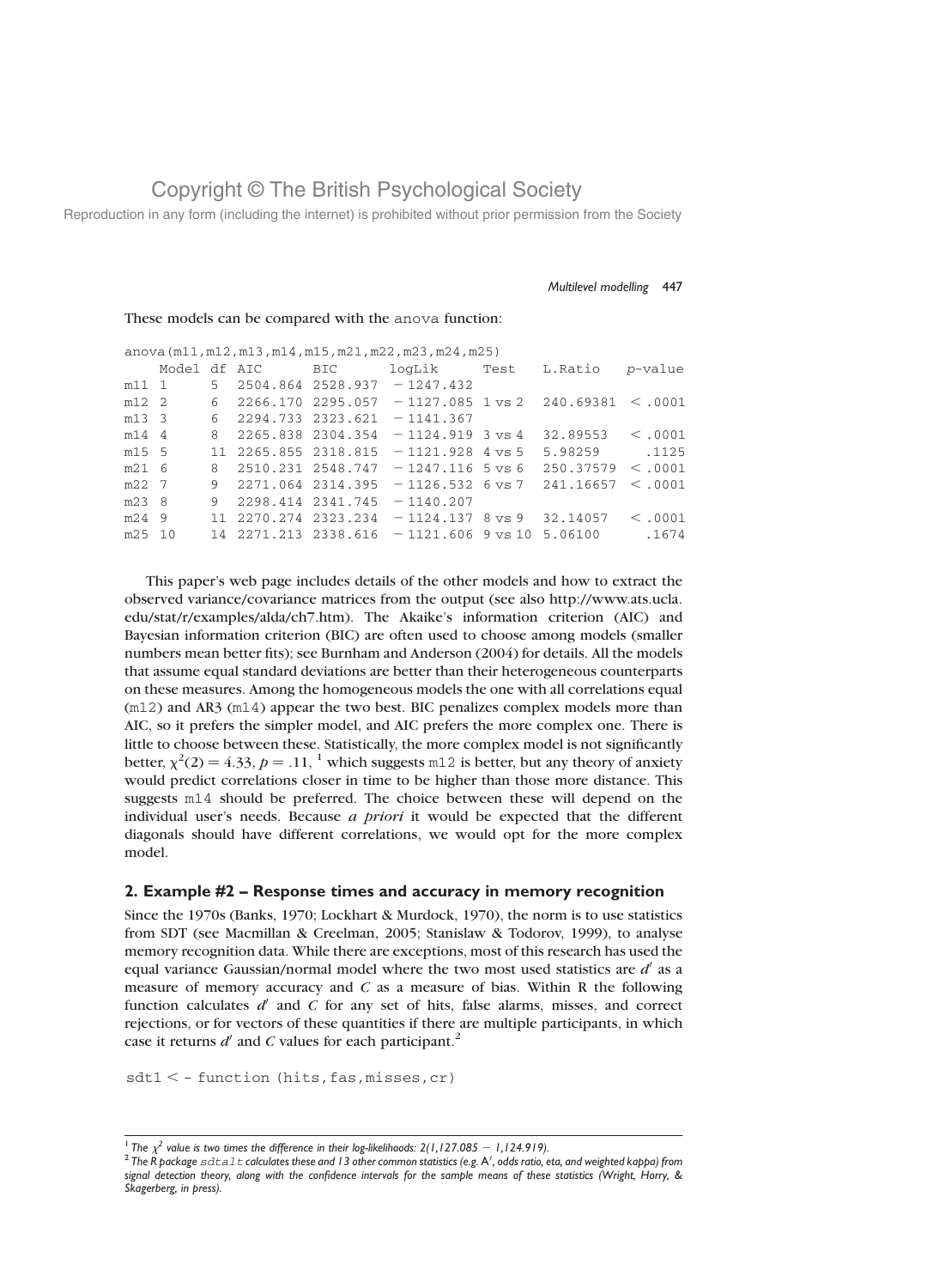Reproduction in any form (including the internet) is prohibited without prior permission from the Society

### 448 Daniel B. Wright and Kamala London

```
{d < - qnorm(hits/(hits + misses)) – qnorm(fas/(fas + cr))
csdt < -1.5*(qnorm(hits/(hits + misses))+qnorm(fas/(fas + cr)))
return(cbind(d,csdt))}
```
DeCarlo (1998) described how this is equivalent to a GLM, the probit regression, for each participant (see Faraway, 2006; Wright & London, 2009, for introduction to GLMs in R). Thus, the following function produces the same result as  $sdt1$  for a single set of values using the  $g \ln \theta$  function. The first two lines inside the function reorganized the data into two variables.

```
sdt2 < - function(hits, fas, misses, cr)
 {sayold < -c(rep(1,sum(hits,fas))}, rep(0, sum(misses, cr)))
 old < -c(rep(.5,hits),rep(-.5,fas),rep(.5,misses),rep(-.5,cr))
 model < -glm(sayold \sim old, family = binomial(link = "probit"))d < - model$coef[2]; csdt <--model$coef[1]
 return(c(d,csdt))}
```
Both sdt1(65,6,34,75) and sdt2(65,6,34,75) produce  $d' = 1.85$  and  $C = 0.52$ . Pictorially, Figure 2 shows these values.

These two methods are equivalent for calculating  $d'$  and C, so if these statistics are all that is needed then either can be used. Using sdt2 allows access to other information, so if summary(model) was embedded in sdt2 then it would show that, for example, the standard error of d' for these data is 0.47. The flexibility of using the  $q \ln$  function means that other methods can also be used. In medicine, the logistic model is more common that than the Gaussian/normal model (Zho, Obuchowski, & McClish, 2002). This can be found by changing sdt2 so that it uses the default  $fami1y = binomial$  link function, the logit. The coefficient of interest for the logistic model is the log of the odds ratio,  $ln(OR)$ . Conceptually,  $ln(OR)$  can be thought of in a very similar way to  $d'$ . While  $d' = z$ (hit rate) –  $z$ (false alarm rate), ln(OR) = ln(odds of a hit) – ln(odds of a false alarm). An approximate relationship between them is  $ln(OR) \approx 1.6d'$ , and this holds except when  $d'$  is either very large or very small (i.e.  $|d'| > 4$ ). For the example above,  $ln(OR) = 3.17$  which is about 1.6 times the observed d'. We will use the logistic model because that is the natural link function for the binomial distribution (Hoffmann, 2004).

Another way in which the GLM approach is flexible is that predictor variables which vary trial-by-trial, like confidence or response time, can be included within the model.



Figure 2. A pictorial representation of  $d' = 1.85$  and  $C = 0.52$  for the equal variance normal signal detection theory model.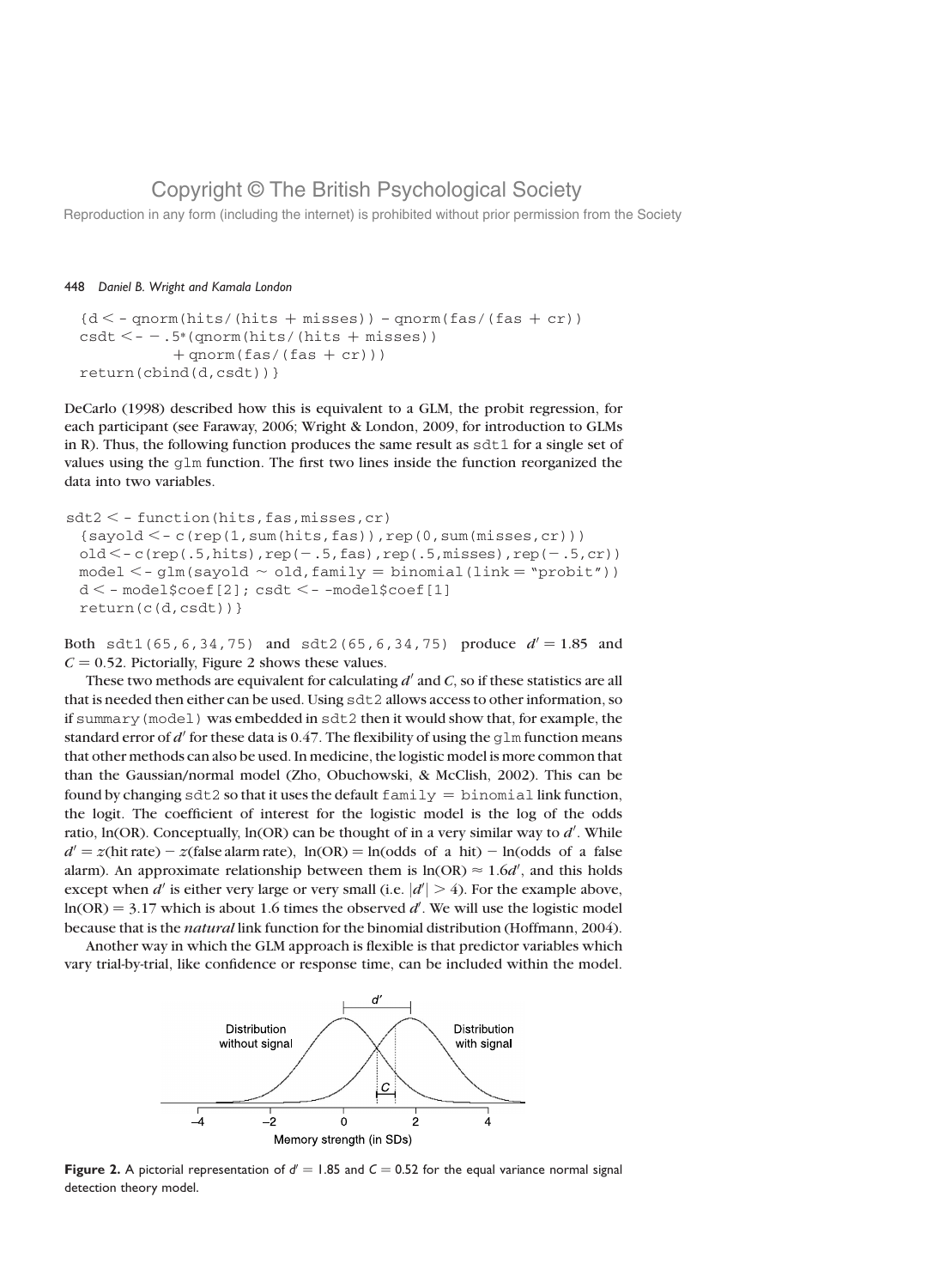Reproduction in any form (including the internet) is prohibited without prior permission from the Society

#### Multilevel modelling 449

This is difficult to do with the standard approach to SDT. The norm within most memory recognition research is to calculate  $d'$  (or other measures) for each participant, sometimes separately for different within-subject conditions, and compare these aggregate measures. One of the main arguments for multi-level modelling is to move away from analysing aggregate level data like these.

```
lmer – (generalized) linear mixed effects regression from lme4 library (Bates, 2007)
lmer(respvar \sim covariates + (random variables | levels),
    family = binomial(link = "logit"))
The default family is Gaussian with identity link function. Use family = binomial for
logistic regression.
```
In this example the function lmer is used rather than lme or gls because lmer allows generalized linear multi-level modelling. lmer was not used in the last example because it does not have built-in covariance structures. For lmer the random effects are placed within the model. Thus, m12 from the first example could be written as:

```
lmer(anx \sim as.ordered(session) + (1|partno2))
```
The output is slightly different because different estimations procedures are used, but the basic models are equivalent.

With lmer for GLMs, maximum-likelihood estimates of the parameters are found with an iterative procedure. The lme4 manual lists three approximation methods (Bates, 2007). In order of their level of accuracy and their computation time, these are: penalized quasi-likelihood (PQL); Laplacian approximation (Laplace); and adaptive Gaussian quadrature approximation (AGQ). Bates recommends using Laplace, so it is used here. Details of lme4 are in Bates (2007, http://cran.r-project.org/web/packages/ lme4/vignettes/Implementation.pdf).

We begin with a simple example where traditional SDT could also be used: showing that white people have better recognition memory for white faces than for black faces. We then add in a continuous predictor variable that varies by trial, the log of the response time. The data are from the white English participants of Wright, Boyd, and Tredoux (2003).

#### To download data:

```
memrec \leq-read.table(
"http://www.sussex.ac.uk//Users//danw//MLM//memrec.dat",header = T)or
library(sdtalt)
then
attach(memrec)
```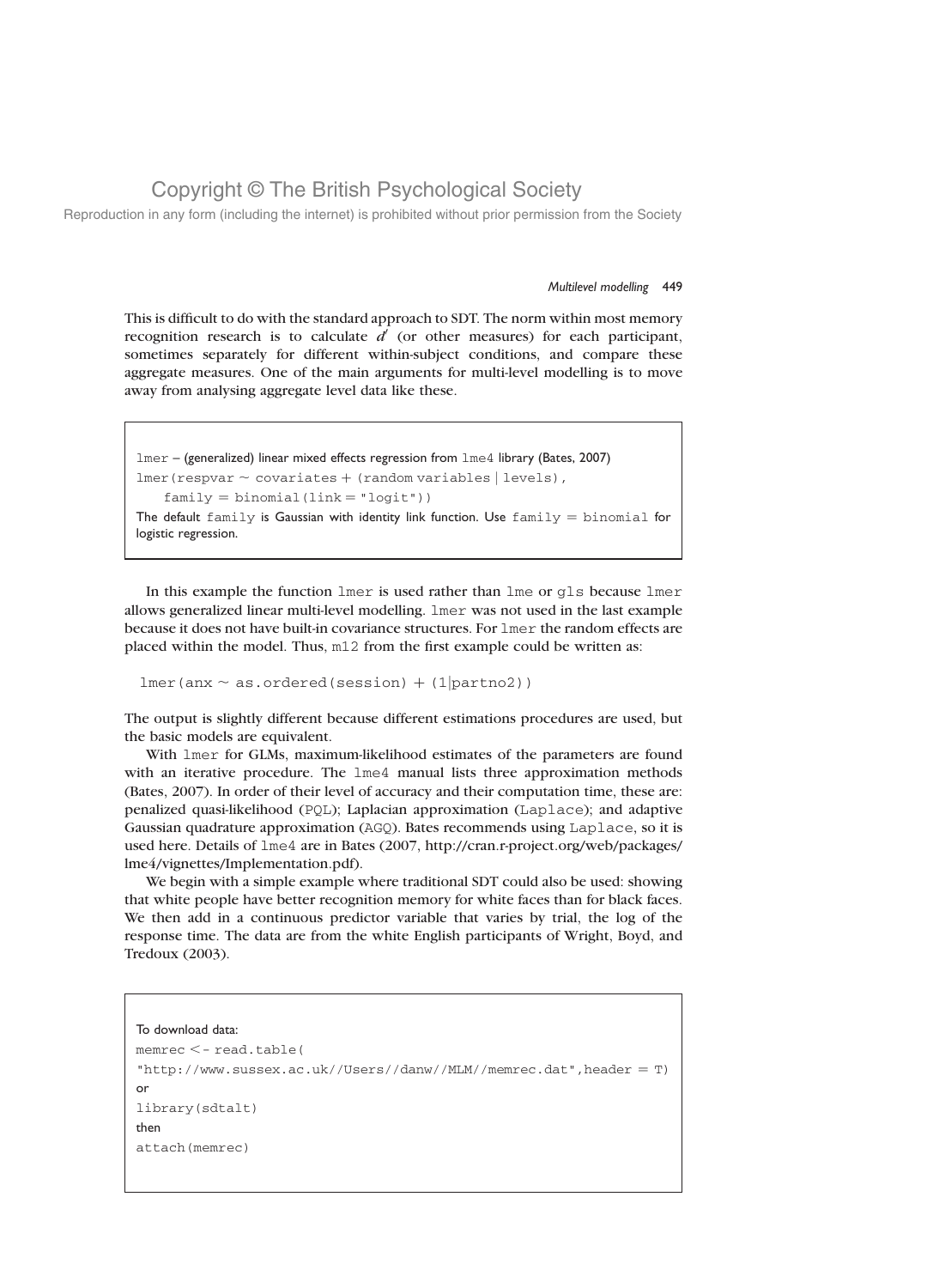Reproduction in any form (including the internet) is prohibited without prior permission from the Society

### 450 Daniel B. Wright and Kamala London

The data are in memrec. The variables are: face; saysold; faceold; facewhite; lntime; and partno. Figure 3 shows the frequency of old responses in the different conditions. The proportion of hits is about the same for white and black faces, but the number of false alarms is much greater for black faces. This is consistent with the memory literature (Horry & Wright, 2008).

The model to test for what is called the *own race bias* compares model1 and model2 below. model1 includes the main effects for whether the face was previous shown (faceold, which measures accuracy), how many of these were white faces (facewhite), and it allows the intercept to vary for people. In SDT terminology this corresponds to people having different response criteria. In statistical notation it is:

 $logit(p[saysold_{ij}]) = \beta 0 + \beta 1$  facewhite<sub>ij</sub> +  $\beta 2$  faceold<sub>ij</sub> +  $u_j + e_{ij}$ 

where the  $e_{ii}$  are assumed to be binomially distributed and the  $u_i$  are assumed to be normally distributed. In R this is:

```
model1 < - lmer(saysold \sim facewhite + faceold + (1|partno),
family = binomial, method = "Laplace")
```
Writing summary(model1) produces statistics for the overall fit of this model and the individual coefficient estimates:  $\beta = 0.99$ ;  $\beta = 1 - 0.51$ ;  $\beta = 2.02$ ; and  $var(u_i) = 0.12$ . We can conclude that people say 'old' more to black faces and to items that are old. Both of these effects are evident from Figure 3.

model2 adds the interaction between the two predictor variables so it tests whether accuracy depends on whether the face was white or black. The update function is convenient for incrementally building models.

```
model2 < -update(model1, \sim . + facewhite:faceold)
anova(model1,model2)
      Df AIC BIC logLik Chisq Chidf Pr(\geq Chisq)model1 4 3455.4 3479.5 - 1723.7
model2 5 3422.2 3452.3 - 1706.1 35.225 1 2.937e - 09***
```


Figure 3. The probability of an 'old' response for the data from white English participants in Wright et al. (2003).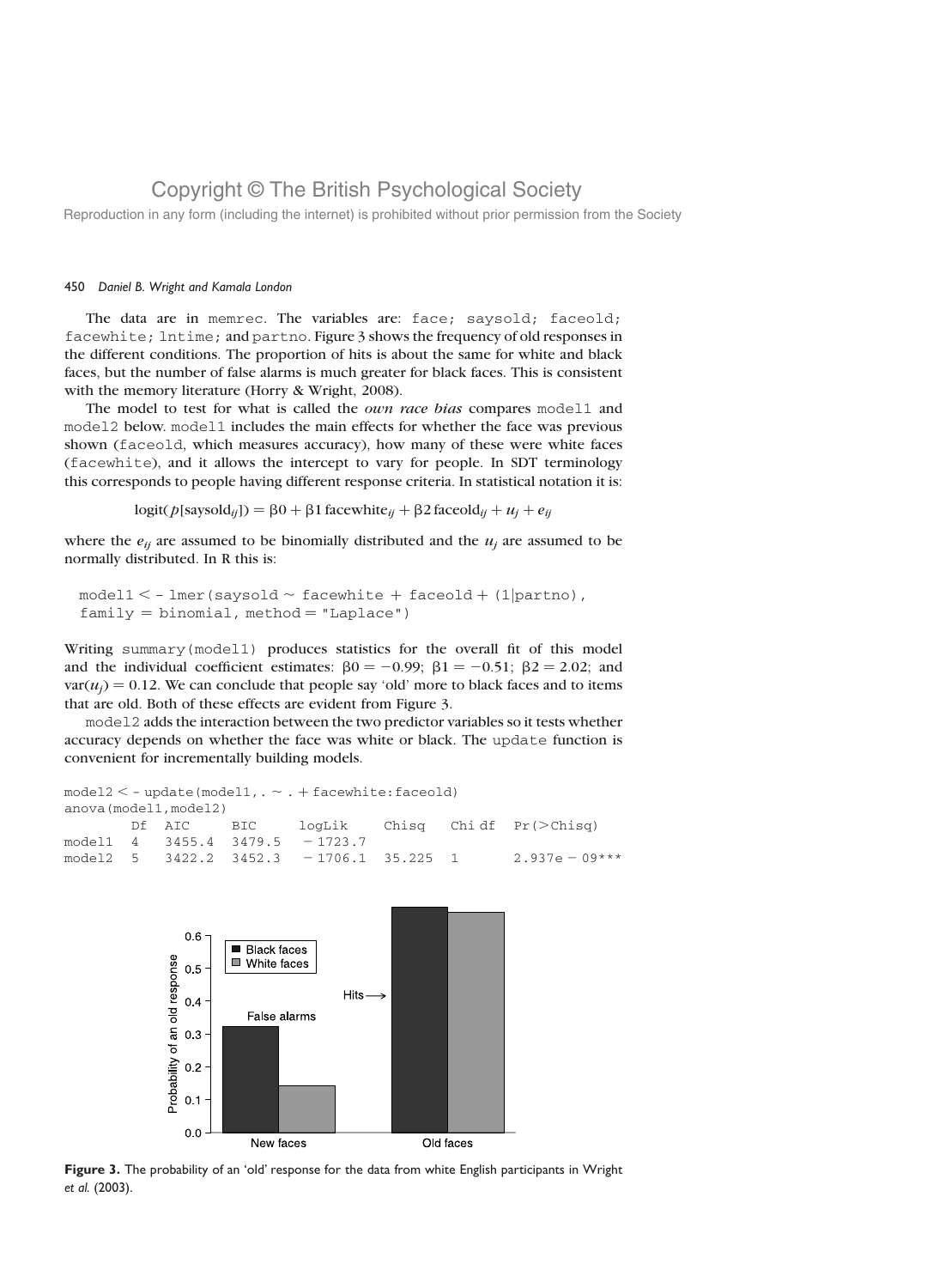Reproduction in any form (including the internet) is prohibited without prior permission from the Society

#### Multilevel modelling 451

The own race bias is observed,  $\chi^2(1) = 35.23$ ,  $p < .001$ . Participants were more accurate responding to white faces. The coefficient for whether something was previously shown (here faceold) measures discriminability (a measure of memory) and interactions between this and other variables show whether these other variables moderate accuracy. The fixed effects for model2 can be found either by typing model2 (which produces the fixed effects and a lot of other output) or by fixef(model2).

| fixef(model2) |              |           |                   |
|---------------|--------------|-----------|-------------------|
| (Intercept)   | facewhite    | faceold   | facewhite:faceold |
| $-0.7633022$  | $-1.0868220$ | 1.5656096 | 1.0168033         |

The estimated parameter for faceold is 1.57. This estimates  $ln(OR)_{black}$ . The interaction was 1.02, so the estimate of  $ln(OR)_{white}$  is  $1.57 + 1.02 = 2.59$ . The probit model can also be used and the multi-level estimates for  $d'_{black}$  and  $d'_{white}$  by using the probit link.

```
model2a < - update(mod 12, family = binomial(link = probit))fixef(model2a)
     (Intercept) facewhite faceold facewhite:faceold
     -0.4719156 - 0.6335219 - 0.9652778 - 0.5930885
```
The estimated value for  $d'_{\text{black}}$  is 0.97 and for  $d'_{\text{white}}$  is 0.97 + 0.59 = 1.56. Notice that the ln(OR)  $\approx$  1.6 d' approximation holds.

If we had calculated  $ln(OR)$  and  $d'$  separately for each individual for each race, the means of these would be  $ln(OR)_{black} = 1.69$ ,  $ln(OR)_{white} = 5.47$ ,  $d'_{black} = 1.02$ , and  $d'_{\text{white}}$  = 2.32. Notice that these values are very different from those found with the multi-level model for white faces and that the  $ln(OR) \approx 1.6 d'$  approximation does not hold for the white faces  $(5.47/2.31 = 2.37)$ . This is because some individuals had extremely high values for these (many  $d' > 4$ ) and that the mean is not a robust statistic. The 20% trim means are:  $ln(OR)_{black} = 1.74$ ;  $ln(OR)_{white} = 3.02$ ;  $d'_{black} = 1.06$ ; and  $d'_{\text{white}} = 1.77$ . The approximation now holds and these values are closer to those found with the multi-level approach.

It is worth exploring if participants' accuracy varies. This can be done by changing the random part of the model to (faceoldjpartno). This adds both a term for the variance of accuracy and the covariance between accuracy and responding old, and therefore there is an increase of two degrees of freedom in the model. Including this term increases the fit of the model,  $\chi^2(2) = 12.59$ ,  $p = .002$ . It can be written with the following and compared with model2. The difference is statistically significant,  $\chi^2(2) = 12.59$ ,  $p = .002$ , although the BIC value is increased.

 $model2b < -$  lmer(saysold  $\sim$  faceold\*facewhite  $+$  (faceold partno),  $family = binomial$ , method = "Laplace") anova(model2,model2b) df AIC BIC logLik Chisq Chidf Pr(>Chisq) model2  $5 \quad 3422.2 \quad 3452.3 \quad -1706.1$ model2b 7 413.6 3455.7 -1699.8 12.592 2 0.001844\*\*

Up to this point traditional SDT could have been used to reach the same basic conclusion, providing care was taken to use robust estimators. The next step involves adding a continuous variable which varies by trials: the log of the response time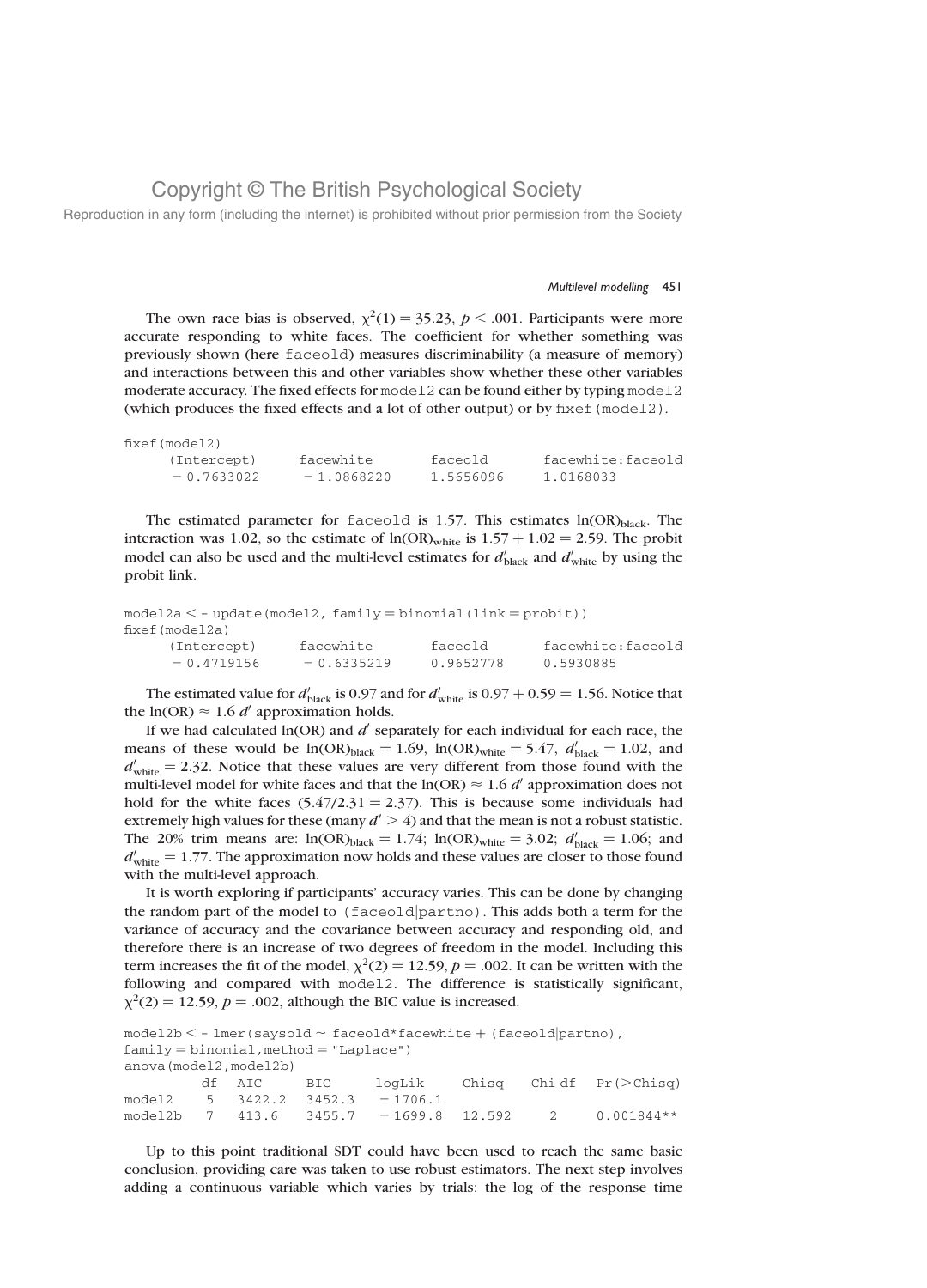Reproduction in any form (including the internet) is prohibited without prior permission from the Society

### 452 Daniel B. Wright and Kamala London

(lntime). The theoretical question is about the relationship between response time and accuracy for the different faces. Much research shows quicker responses tend to be more accurate, but the exact relationship is unclear (Weber, Brewer, Wells, Semmler, & Keast, 2004). Our question is whether the relationship is similar for old and new faces, and white and black faces.

| $model3 < -$ update(model2b, $\sim$ . $+$ lntime) |  |            |  |                                         |  |  |                                       |  |
|---------------------------------------------------|--|------------|--|-----------------------------------------|--|--|---------------------------------------|--|
| anova(model2b, model3)                            |  |            |  |                                         |  |  |                                       |  |
|                                                   |  | df AIC BIC |  |                                         |  |  | $logLik$ Chisq Chidf $Pr(\geq Chisq)$ |  |
|                                                   |  |            |  | model2b 7 3413.6 3455.7 -1699.8         |  |  |                                       |  |
|                                                   |  |            |  | model3 8 3415.4 3463.4 -1699.7 0.2781 1 |  |  | 0.5979                                |  |
|                                                   |  |            |  |                                         |  |  |                                       |  |

The main effect of time was non-significant,  $\chi^2(1) = 0.28$ ,  $p = .60$ , but is retained as interactions including this term are added to the model. The best model in terms of AIC, BIC, and significance tests, includes only adding the interaction between lntime and faceold: improvement  $\chi^2(1) = 52.43, p < .001$ .

```
model4 < - update(model3, \sim . + lntime: faceold)
anova(model3,model4)
```

|  |  |                                                          |  | df AIC BIC $logLik$ Chisq Chidf $Pr(>\text{Chisq})$     |
|--|--|----------------------------------------------------------|--|---------------------------------------------------------|
|  |  | $model3 \quad 8 \quad 3415.4 \quad 3463.4 \quad -1699.7$ |  |                                                         |
|  |  |                                                          |  | model4 9 3364.9 3419.0 - 1673.5 52.429 1 4.461e - 13*** |

The coefficients for this model are:

| fixed (model4) |                    |                 |
|----------------|--------------------|-----------------|
| (Intercept)    | faceold            | facewhite       |
| $-7.5124112$   | 13.3062753         | $-1.0654064$    |
| lntime         | faceold: facewhite | faceold: Intime |
| 0.8583524      | 0.9949194          | $-1.5010712$    |
|                |                    |                 |

The coefficient associated with the faceold: lntime interaction is negative and therefore accuracy decreases with increased response time. The lack of other interactions improving the model shows that the relationship between time and accuracy is similar for white and black faces.

In Figure 4 the probability of a correct response by whether the face was new (where it is a probability of a correct rejection) or old (where it is a probability of a hit) and the race of the face is plotted with response time. We calculated the predicted probabilities using the estimates above and transformed the predicted values with  $e^{x}/(1 + e^{x})$ , the inverse of the logit transformation. We then changed these predicted values to 1 minus themselves for new faces, so that the probabilities were for correct responses.

```
mod4 < -7.51 + faceold*13.31 + facewhile*-1.07 + Intime*0.86 + faceold*facewhite*.99 + faceold*Intime* - 1.50predprob < - exp(mod4)/(1 + exp(mod4))rightprob < -</math> predprob*faceold + (1 - faceold)*(1 - predprob)
```
This shows that after controlling for response time the probability of correct response is highest for new white faces.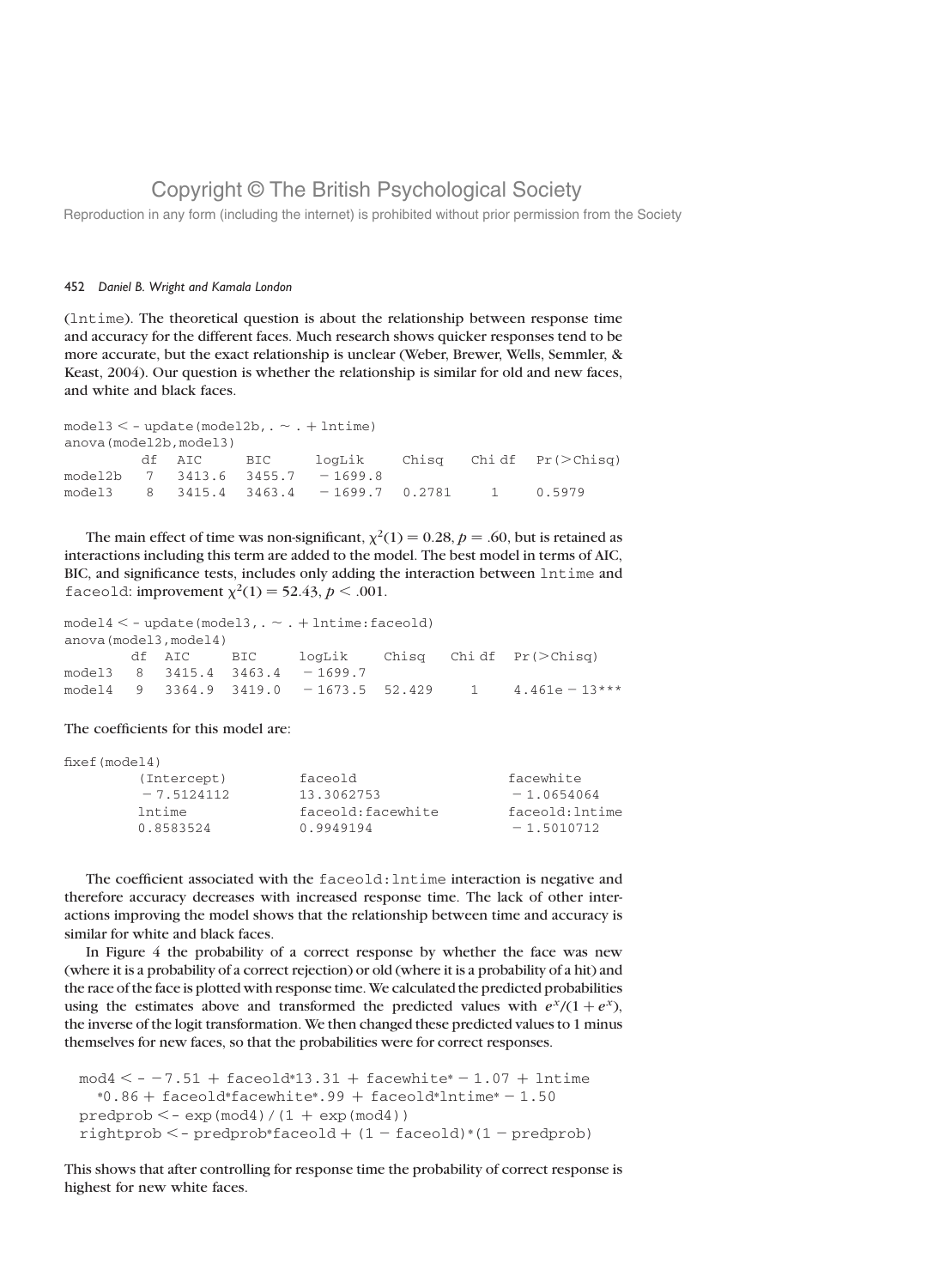Reproduction in any form (including the internet) is prohibited without prior permission from the Society



Multilevel modelling 453

Figure 4. The probability of a correct response for previously seen and previously unseen white and black faces, with the raw response times, for the white English participants from Wright et al. (2003).

There are several other extensions to the multi-level GLMs that can be explored, including tests of the variance/covariance matrix at each level of the model, as discussed with the first example. It is also often worth examining the size of  $var(e_{ii})$  to see if there is more or less variation than predicted from the binomial distribution (Browne, Subramanian, Jones, & Goldstein, 2005; Wright, 1997). This is reported with the summary information and for these data it is very similar to that predicted by the binomial distribution. Another extension is to model more flexible relationships using multi-level generalized additive models (see Wood, 2006, for details, and also Ng, Carpenter, Goldstein, & Rasbash, 2006). Wood (2006) has written a specialist package within R to run these, but it can also be done with the bs function from the splines library. bs is a B-spline which is a set of polynomials linked together smoothly at knots (see Wood, 2006, for more details). The following model allows the relationship between response time and responding old to be modelled in a more flexible way which increases the chances of detecting other effects. This is a multi-level gamcova (Wright & London, 2009).

```
model8 < - lmer(saysold \sim faceold*facewhite + bs(lntime, df = 4) +
 facedId + Intime:faceold + (faceold | partno), family = binomial,
 method = "Laplace")anova(model4,model8)
        df AIC BIC logLik Chisq Chidf Pr(>Chisq)
model4 9 3364.9 3419.0 -1673.5<br>model8 12 3359.2 3431.2 -1667.6
model8 12 3359.2 3431.2 - 1667.6 11.751 3 0.008288**
```
Finally, the usual practice in memory recognition research is not to worry about differences among the stimuli within any category. Within linguistics there is a long tradition of taking into account the differences among stimuli (Clark, 1973). Baayen, Davidson, and Bates (2008) show how to include a random variable in their models using lmer. This creates what is called a cross-classified model. In this data set there is a variable, face, for the face number.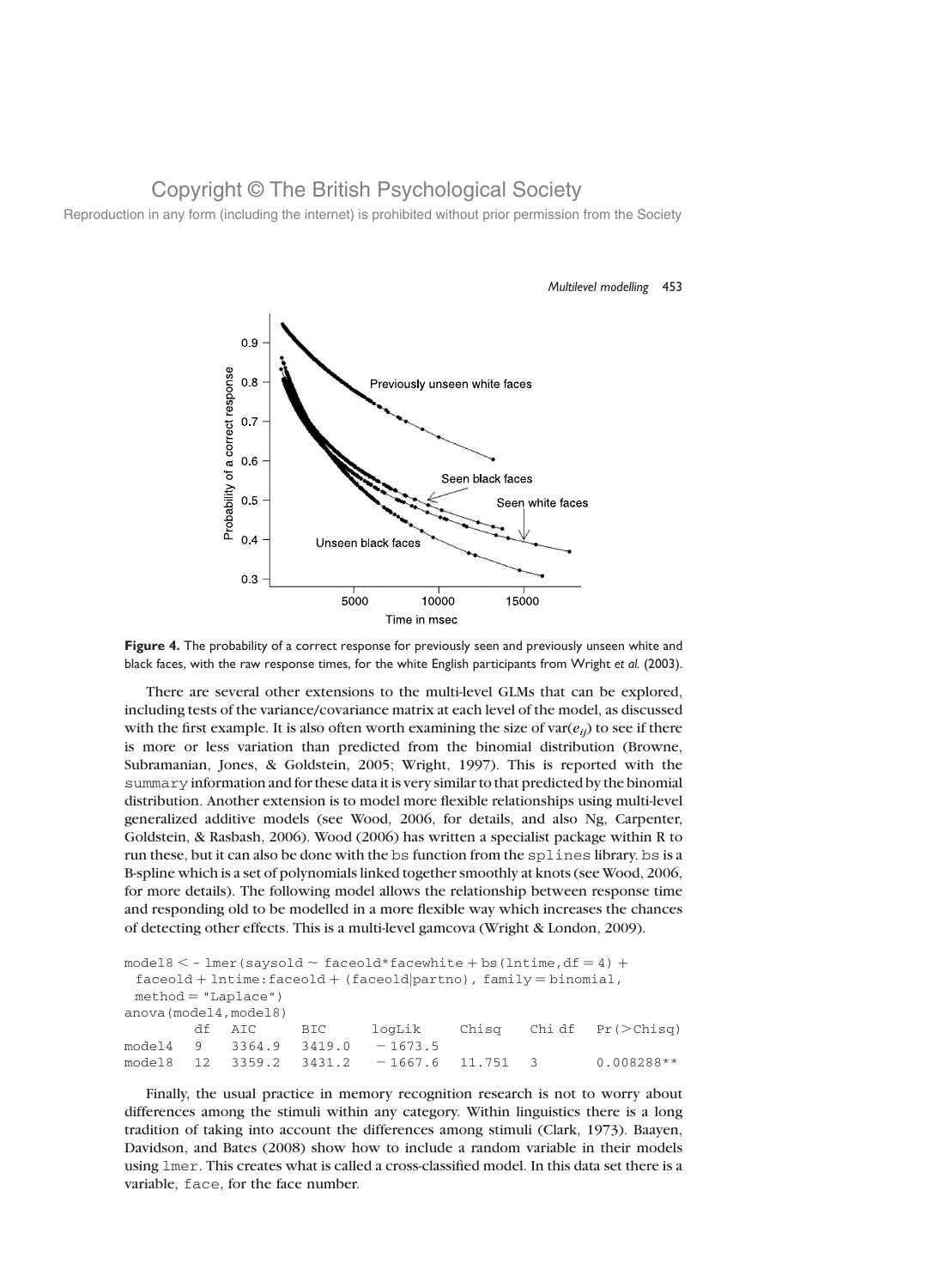Reproduction in any form (including the internet) is prohibited without prior permission from the Society

### 454 Daniel B. Wright and Kamala London

 $model9 < -$  lmer(saysold  $\sim$  faceold\*facewhite + lntime\*faceold + (1|face)  $+(facedId|partno)$ ,  $family = binomial$ ,  $method = "Laplace")$ anova(model4,model9) df AIC BIC logLik Chisq Chi df  $Pr(\geq Chisq)$  $model4$  9 3364.9 3419.0 - 1673.5 model9 10 2896.6 2956.7 - 1438.3 470.27 1  $\leq 2.2e - 16***$ 

As can be seen, this greatly improves the model. This shows that there were more 'old' responses for some faces than for others.

### 2.1. Summary – Memory recognition

While traditional methods from SDT are often used for memory recognition studies, they present two difficulties. First, they are usually done by calculating measures (like  $d'$ ) for each individual and then using these aggregate measures in analysis. Outliers, particularly those based on few cases, can have a large impact. This is one of the main reasons for multi-level modelling. Second, if interested in a covariate which can take many possible values, like response time, the standard SDT methods are difficult to implement since the covariate has to be split into bins and SDT measures created for each person for each bin. This can create lots of problems particularly when there are few or unequal numbers of observations per person per bin because the estimates for the individual bins can be unstable.

The multi-level modelling approach is well suited to overcome these problems. Because the standard SDT approach is equivalent to a GLM (DeCarlo, 1998), we use GLMs (in particular logistic regression, although  $\text{link} = \text{``probit''}$  could be used throughout this section) for analyses, treating trials as nested within participants. Although multi-level GLMs have been used with memory recognition data for many years (e.g. Wright & McDaid, 1996), they are still not very common. While SDT has a long history within memory research, and has been very useful in theory construction, it is likely that the flexibility of the approach used here will mean multi-level models become the norm for recognition data in years to come. These have the methodological advantage that researchers can use more variables that differ by trial within their designs. In this example response time was included which given the number of studies now conducted via computer is a variable that could be included in most studies.

### 3. Summary

Multilevel modelling is one of the hot statistical methods in several areas of science, including psychology. While the traditional example has been with people nested within larger clusters (e.g. pupils nested within classrooms), because of the great amount of medical research with multiple measurements per person, multi-level models with the person as the higher order level are now common (perhaps more common). Harvey Goldstein, one of the pioneers of this approach, talks about how there are hierarchies everywhere. Multilevel modelling is now one of the tools expected for social and psychological scientists.

We end with a caveat. While multi-level models are now expected to be used in areas where the hierarchical structure is obvious, more research is necessary to see how useful they are when the levels are not such clean structures and where the components at different levels cannot be viewed as some random sample of those at that level. This was Cohen's (1976) main criticism of Clark's (1973) language as a fixed effect fallacy.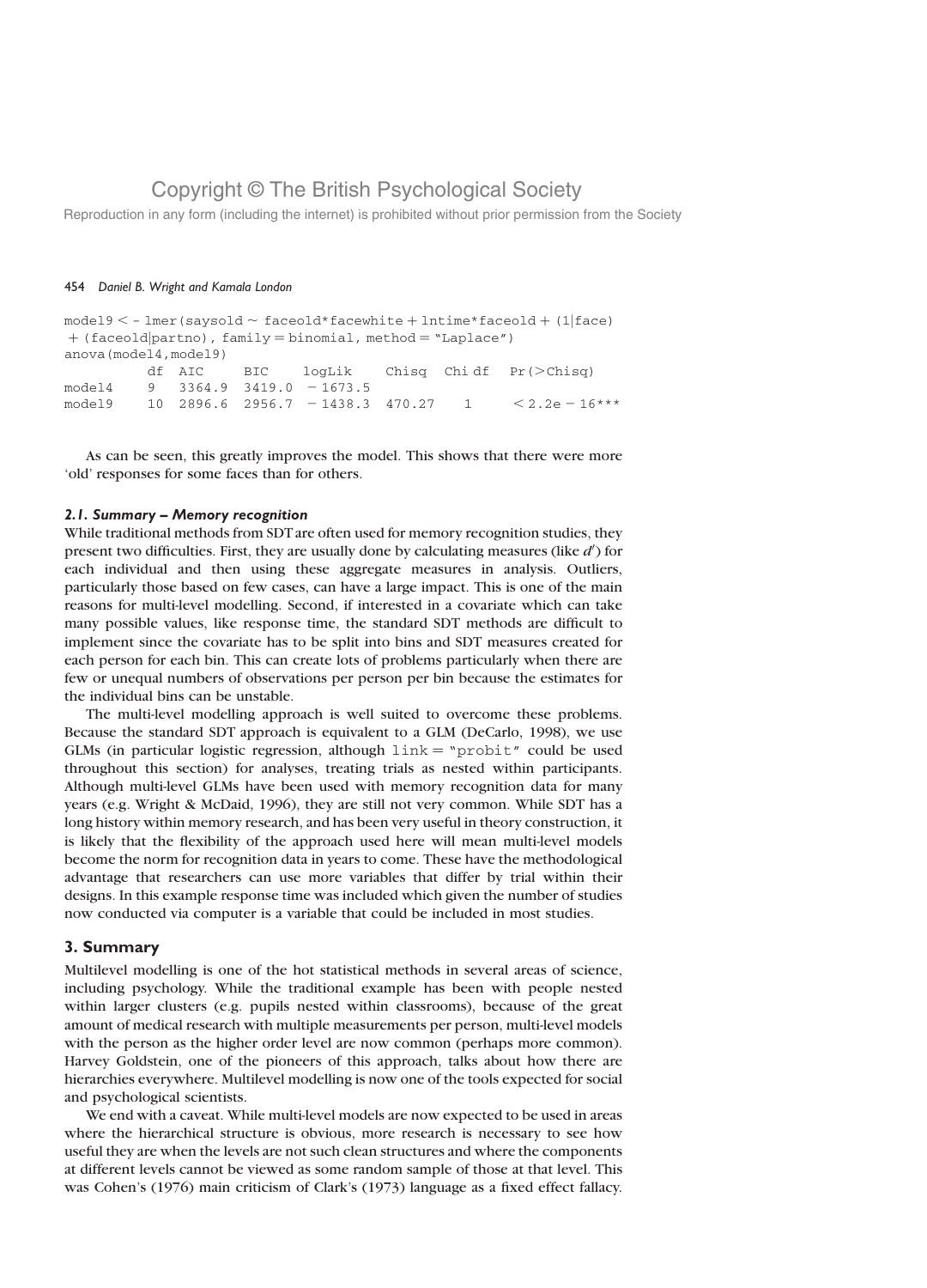Reproduction in any form (including the internet) is prohibited without prior permission from the Society

#### Multilevel modelling 455

Perhaps some of the resampling techniques (and local causal inference) will be applied to these situations. As with all statistical procedures, it is critical to examine the data carefully and consider the alternatives before running any statistical test. No amount of statistical sophistication can fix a bad design.

### **References**

Ayers, S. E. (1999). Post-traumatic stress disorder following childbirth. PhD dissertation. University of London.

- Baayen, R. H., Davidson, D. J., & Bates, D. M. (2008). Mixed-effects modeling with crossed random effects for subjects and items. Journal of Memory and Language.
- Banks, W. P. (1970). Signal detection theory and human memory. Psychological Bulletin, 74, 81–99.

Bates, D. (2007). lme4: Linear mixed-effects models using S4 classes. R package version 0.99875-9.

Browne, W., Subramanian, S., Jones, K., & Goldstein, H. (2005). Variance partitioning in multilevel logistic models that exhibit over-dispersion. Journal of the Royal Statistical Society: A, 168, 599–613.

Bryk, A. S., & Raudenbush, S. W. (2002). Hierarchical linear models: Applications and data analysis methods (2nd ed.). Thousand Oaks, CA: Sage.

Burnham, K. P., & Anderson, D. R. (2004). Multimodel inference: Understanding AIC and BIC in model selection. Sociological Methods and Research, 33, 261–304.

Chambers, J. M. (2008). Software for data analysis: Programming with R. London: Springer.

Clark, H. H. (1973). The language-as-fixed-effect fallacy: A critique of language statistics in psychological research. Journal of Verbal Learning and Verbal Behavior, 12, 335–359.

Cohen, J. (1976). Random means random. Journal of Verbal Learning and Verbal Behavior, 15, 261–262.

Crawley, M. J. (2005). Statistics: An introduction using R. Chichester, UK: Wiley.

Crawley, M. J. (2007). The R book. Chicester, UK: Wiley.

DeCarlo, L. T. (1998). Signal detection theory and generalized linear models. Psychological Methods, 3, 186–205.

Faraway, J. J. (2004). Linear models with R. Boca Raton, FL: Chapman and Hall/CRC.

Faraway, J. J. (2006). Extending the linear model with R: Generalized linear, mixed effects and nonparameteric regression models. Boca Raton, FL: Chapman and Hall/CRC.

Fox, J. (2002). An R and S-Plus companion to applied regression. Thousand Oaks, CA: Sage Publications.

Goldstein, H. (2003). Multilevel statistical methods (3rd ed.). London: Edward Arnold.

Hoffmann, J. P. (2004). Generalized linear models: An applied approach. Boston, MA: Pearson Education.

Hoffman, L., & Rovine, M. J. (2007). Multilevel models for the experimental psychologist: Foundations and illustrative examples. Behavior Research Methods, 39, 101–117.

- Horry, R., & Wright, D. B. (2008). I know your face but not where I saw you: Context memory is impaired for other race faces. Psychonomic Bulletin and Review, 15(3), 604–609.
- Hox, J. (2002). Multilevel analysis: Techniques and applications. London: Erlbaum.

Kreft, I. I., & de Leeuw, J. (1998). Introducing multilevel modeling. London: Sage Publications.

- Little, R. J. A., & Rubin, D. B. (2002). Statistical analysis with missing data (2nd ed.). New York: Wiley.
- Lockhart, R. S., & Murdock, B. B. (1970). Memory and the theory of signal detection. Psychological Bulletin, 74, 100–109.
- MacMillan, N. A., & Creelman, C. D. (2005). Detection theory: A user's guide. Mawhaw, NJ: Erlbaum.
- Ng, E. S. W., Carpenter, J. R., Goldstein, H., & Rasbash, J. (2006). Estimation in generalised linear mixed models with binary outcomes by simulated maximum likelihood. Statistical Modelling, 6, 23–42.